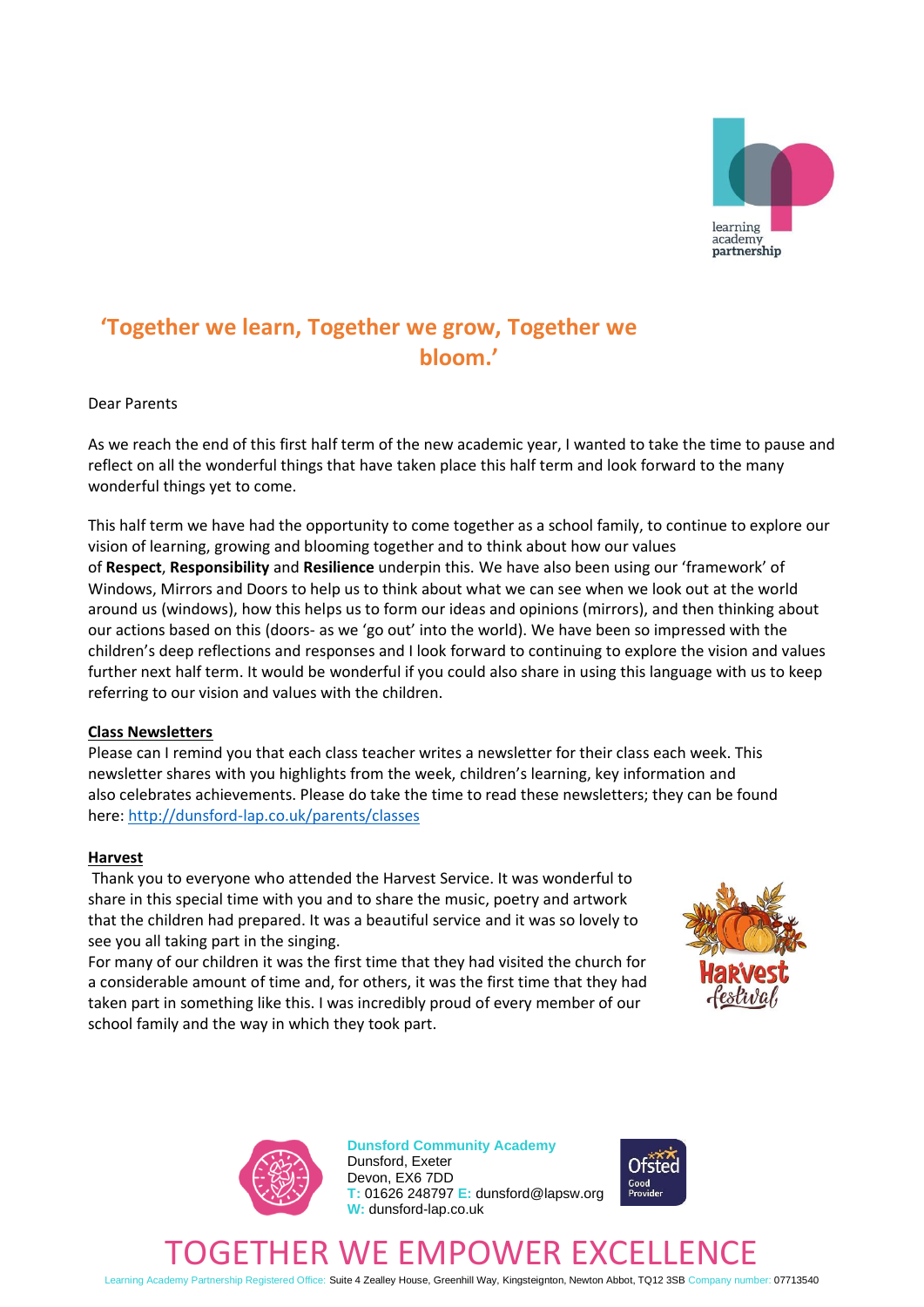

Thank you for all your very generous donations for the Teign Valley Larder. The gifts which you provided will make such a difference to the lives of so many and it is incredible that we can show such thoughtfulness as a school community.

# **Christmas**

Next half term is always one of my favourite times of the school year as we face the 'run-up' to Christmas! This year we are hoping to have a number of festive events to 'sprinkle some magic' throughout both the school and the community.

On Sunday 28<sup>th</sup> November the PTFA will be holding the Dunsford Christmas Fayre. Further details will follow but please save the date in your diaries! On Thursday 16<sup>th</sup> December we will be holding a Christingle/Christmas Service



at St. Mary's at 2pm. If restrictions continue to allow, we would like to invite parents to share in this service with us. There will be a mixture of traditional carols and Christmas music alongside other special items. Please also save this date in your diaries.

We will also be holding class Christmas parties, a Christmas lunch and Christmas Jumper Day. Please look out for these dates and further information.

# **Musical Extravaganza!**

On the afternoon of Thursday  $25<sup>th</sup>$  November we will be holding a musical extravaganza in the village hall. This will be an opportunity for the children who currently take part in music lessons with both Mrs Todd and Mr Blurton to share their learning by putting on a special performance. We would like to invite the parents of the children who work with Mrs Todd and Mr Blurton to join us for this event which will begin at 2pm. It promises to be a wonderful afternoon of beautiful music and we are very much looking forward to this.

# **Open Afternoons**

I would like to once again thank you all for the trust that you have placed in us as a staff at Dunsford since September 2020. I do not underestimate how difficult it has been for you not being able to come into school and share the learning spaces with your children and, as a whole staff, we continue to thank you for your support.

Next half term (restrictions allowing) we are planning to hold some open afternoons where the children can welcome parents into different classes and share their learning with you. It will be a special time to share with your child and to listen to them talk to you about the exciting curriculum that they are experiencing. Further information will be communicated to you but please rest assured that we are currently planning this and looking forward to welcoming you into our learning spaces.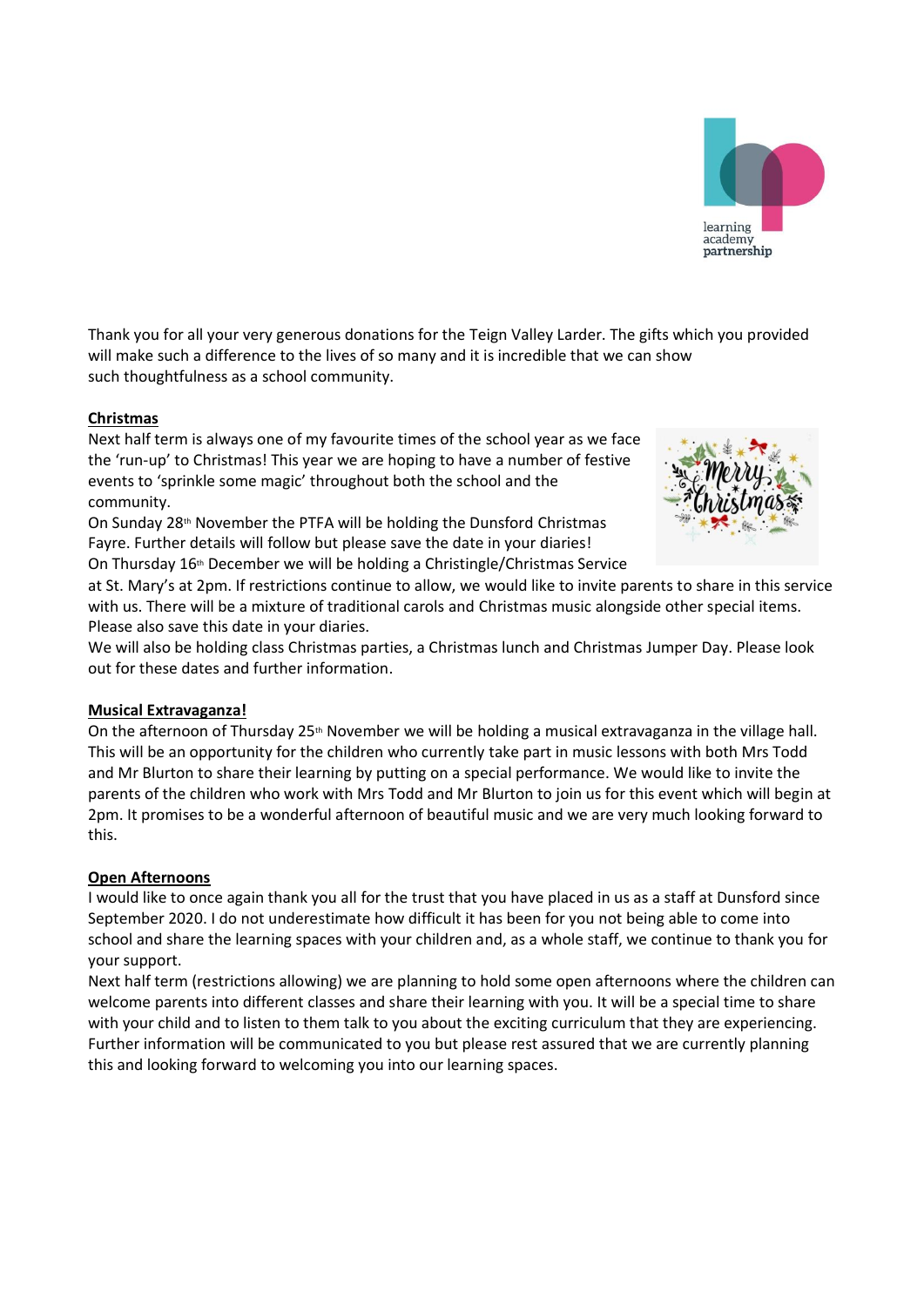

# **Sharing Expertise**

As we continue to work to provide the best possible experiences for our children, we would like to ask our parent community for any expertise that you are able to offer. You may have expertise in farming, art, music, creative writing, science etc that you feel able to share to enhance the children's knowledge and understanding and, if you think that this 'is you', then we would love to hear from you! Mrs Hine is currently looking for parents who can support next half term with learning in Science. She writes:

*"To continue to deepen our Scientific understanding of seasons through nature, next half term we would like to broaden the horizons for our EYFS, Year One and Year Two children by welcoming our wider school family into our learning space to talk about how the seasons impact and change the environment around us for people and animals. Our purpose is to explore, investigate and record why these changes are taking place, and how they look different across Autumn and Winter.*

*We would welcome anyone who works on the land, with animals or is simply passionate about the environment to support with this.*

*If you are interested, please contact Mrs Sinton via the school office or speak to myself or Mrs Guntrip.''* Thank you in advance to anyone who thinks that they would like to offer any support and expertise!

# **Attendance and Lates**

I would like to take this opportunity to thank all for your efforts in attendance and punctuality at Dunsford. As we all know, when children attend school they both learn and grow! We continue to place a high importance on attendance here at Dunsford and we continue to value the part that you as parents play in this.

Did you know?

• An average attendance of 80% or less across a child's school career adds up to missing a whole 2 years from school

- Being late for school reduces learning time
- If your child is 5 minutes late every day they will miss three days of learning each year
- If your child is 15 minutes late every day they will miss 2 weeks of learning each year
- Attending school everyday = 100% attendance
- Attending 4 1/2 days a week = 90% attendance equating to 4weeks missed per year
- Attending 4 days a week = 80% attendance equating to more than half a term missed per year

• Attending 3 1/2 days a week = 70% attendance equating to more than a quarter of the school year missed

Every Minute Counts!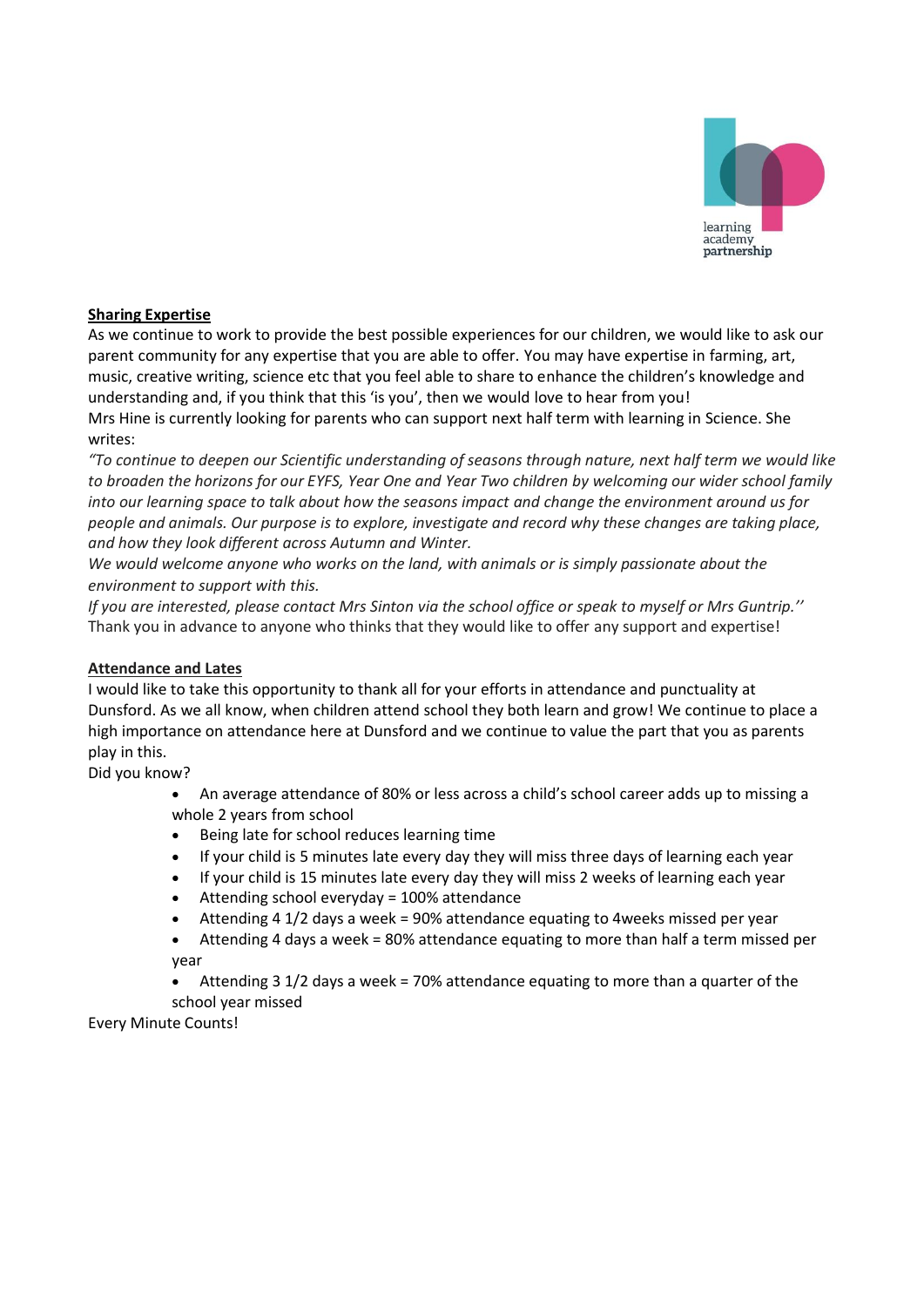

### **Homework and Reading Logs**

This half term the children have begun elements of homework. Next half term the range of homework learning opportunities will increase and vary. Please can you talk with your child/children about their homework and encourage/support them to engage with this.

We are also continuing to focus on Reading for Pleasure and supporting children to engage with a range of texts. Please can you ensure that your child reads 4 times a week and that this is recorded in their Reading Log (older children may also wish to independently record their reading journey). This is important in supporting us to ensure that the children continue to read for pleasure, develop fluency and read a rich variety of different texts/authors. Thank you for your support.

#### **Civic Award**

Next half term we will be welcoming the leader of the Torbay and Devon Civic Award to talk to the Year 6 children about how they can take part in this initiative. The award is for children who are interested in:

- Supporting to improve further our school and community
- Making a difference
- Taking up new challenges and opportunities

We are looking forward to hearing about how the children can take part in this award and how we can support them to achieve at Dunsford.

#### **Young Minds**

On 8th October, we celebrated World Mental Health Day and, as a school community, we wore yellow to raise awareness of this important issue. We are delighted to tell you that we raised a brilliant total of £107.20 that will go directly to the charity Young Minds. This money will continue to support people in need and thank you all for your donations towards this great cause.

#### **School and Eco Council**

Thank you to all the children who took the time to write me a letter to express their interest in School or Eco Council. The letters were full of wonderful ideas and I am looking forward to seeing these ideas in action. We will be beginning with our first School and Eco Council meetings after half term, including working with Mrs Twelvetrees on some exciting projects. Watch this space!

#### **Face Coverings**

Please can I ask for your continued support after half term by wearing face coverings when you enter the school site. We have got many different opportunities planned for next half term (such as the Christmas Service, musical afternoon, open afternoons etc) and they will only be able to happen if we are all continuing to support to keep each other safe. Thank you for your understanding- it is greatly appreciated by all of us at Dunsford.

#### **Cauliflower Cards**

This year we will be creating 'Cauliflower Cards' again. We would like to give you advance notice of the following things to ensure that the cards are all created on time!